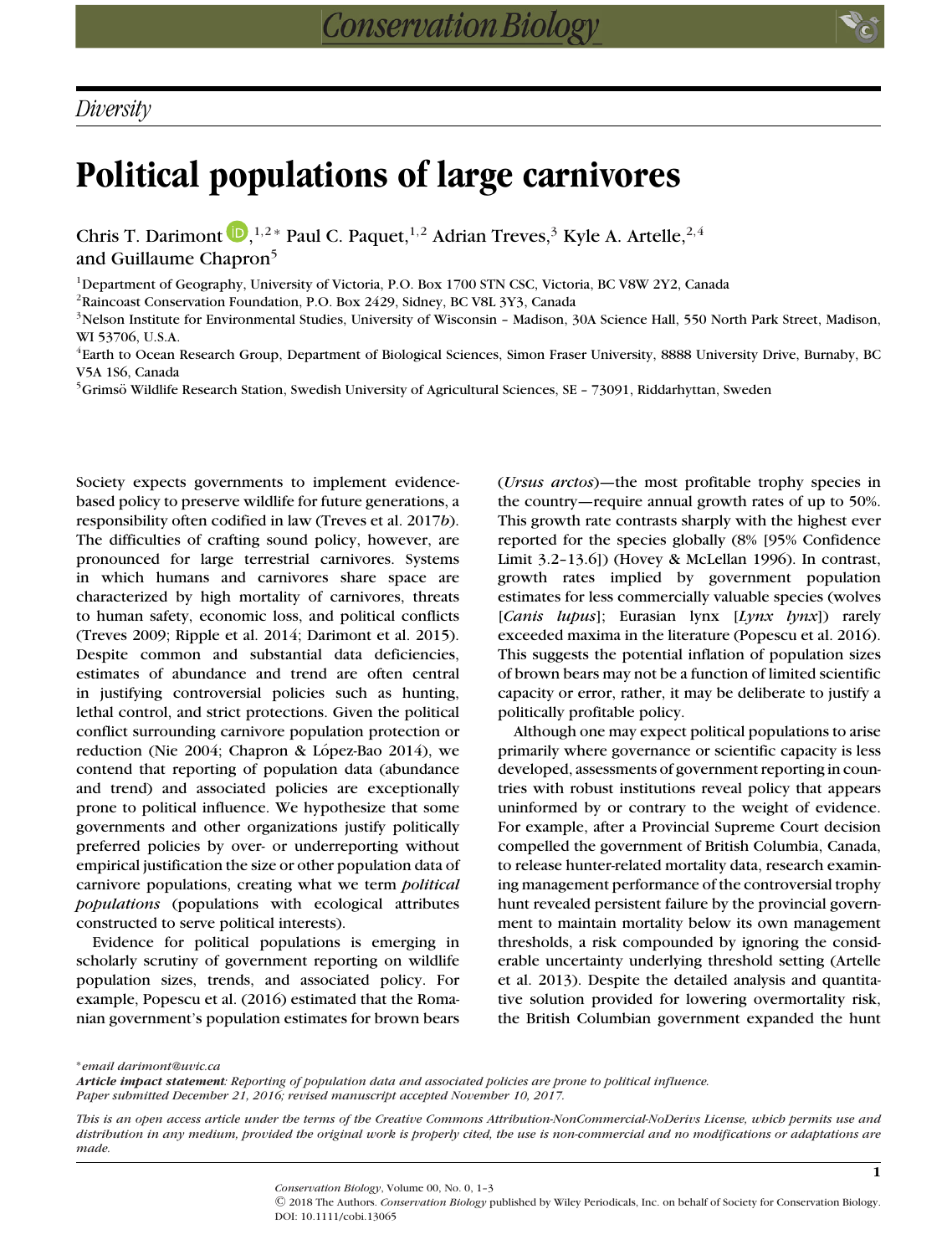in some areas, claiming in a press release that another study provided evidence of sustainability. This study in fact made no such claim (Artelle et al. 2014). In another example, Creel et al. (2016*a*) argued that policy governing wolves—perhaps the most politically charged of all carnivores—in the United States does not adequately address hunting threats. Specifically, hunting policies could lead to population declines and do not align with ecological theory or data (Creel et al. 2016*a*; Treves et al. 2017*a*).

Additional scientific examination of the bear and wolf systems mentioned above illustrates that the value of the political population concept is to motivate useful scrutiny, not to apply as a permanent label. For example, using previously unpublished information, managers disputed Creel et al.'s (2016*a*) findings (Mitchell et al. 2016), though a dissenting reply by Creel et al. (2016*b*) dismissed the assertions. Similarly, British Columbia government biologists recently responded to Artelle et al. (2013) with renewed claims of sustainability for the grizzly bear hunt (McLellan et al. 2017). Despite lingering dispute and little management change in both systems, any policy context plagued by conflict and uncertainty benefits from additional data, interpretation, and debate. These additions provide richer information on which transparent, adaptive, and ultimately trustworthy policy could be generated and defended by governments. Otherwise, an agency's focus could be viewed as protecting the impression of a sustainable population, rather than addressing risks.

Political populations can also arise when governments pressure scientists to report selective results. In 2017, the Swedish Environmental Protection Agency (SEPA) contracted academics to model the consequences of wolf hunting, but subsequently required them to expunge part of their report. Consequently, the report sent to regional authorities making hunting decisions (Frank 2017) did not contain all available evidence; specifically, new results, which suggest that there might be fewer wolves in Sweden (Chapron et al. 2016), were censored. Remarkably, this censorship was legal because SEPA's general terms and conditions specified that the agency has the right to amend and modify the results it receives from contractors (SEPA 2014).

Governments are not alone in creating political populations. Environmental nongovernmental organizations (eNGOs) can also make dubious claims about carnivore populations. For example, in April 2016, the World Wildlife Fund (WWF) (2016) declared global tiger (*Panthera tigris*) populations "are on the rise" based on increases in "tiger populations in India, Russia, Nepal, and Bhutan; improved surveys; and enhanced protection." The claims were swiftly criticized by 2 other eNGOs the Wildlife Conservation Society and Panthera (Karanth et al. 2016). They cited peer-reviewed evidence that showed the methods used to derive the population estimates on which WWF based their claims were flawed (Gopalaswamy et al. 2015; Harihar et al. 2017). The initial overoptimism, however, might have provided a perception of successful intervention by WWF.

Some might argue that governments, especially in North America and Europe, build adequate safeguards against political interference. However, although it varies geographically in frequency and intensity, corruption is a global phenomenon that affects natural resource management (Smith & Walpole 2005). Political influence also occurs when special interests have a disproportionately large influence on management decisions (i.e., "agency capture" [Nie 2004; Treves et al. 2017*b*]).

Institutions that mischaracterize the status of wildlife populations can inflict harm not only on wildlife populations but also on society. Environmental NGOs that make unjustified claims of restoration (or inflated losses) can mislead donors and the authorities they aim to advise. Scientists might similarly be captured by eNGO donors and contribute to construction of political populations. In the case of government malfeasance, captured agencies can hide behind authoritative claims of scientific credibility that the public might be inclined to trust.

We encourage academic research that exposes political populations, the possibly risky policies built upon them, and potential political drivers of both. We predict that unreliable population estimates, lack of transparency, and other failures will be more common and severe in jurisdictions where corruption is more pronounced; interest-group penetration of management agencies (i.e., agency capture) is ingrained; controversial species (i.e., those whose protection might harm special interests) are present; and investigative journalism and academic freedom are weak or the social costs of speaking out are high. Some of these predictions may be testable within jurisdictions or by comparisons across jurisdictions.

Given that open data and quantitative science are increasingly common, scientists have unprecedented opportunity and tools to scrutinize wildlife policies and the data underlying them. We propose that agencies and interested third parties (like eNGOs) solicit and sponsor reviews in an independent system of oversight by impartial, qualified scientists, similar to recovery plans for endangered species in the United States. Those conducting reviews should be compensated, although some may consider pro bono contributions (Society for Conservation Biology 2004). Regardless of who sponsors the external scrutiny, the authority of the review product increases if it is subject to a journal-based peer-review process (Carroll et al. 2017).

Given the long time scales on which the peer-review system operates, outreach is also important. Accordingly, we encourage concerned scientists to speak directly to the public about potential malfeasance by governments (Carroll et al. 2017; Goldman et al. 2017) or misinformation provided by other interest groups. We understand